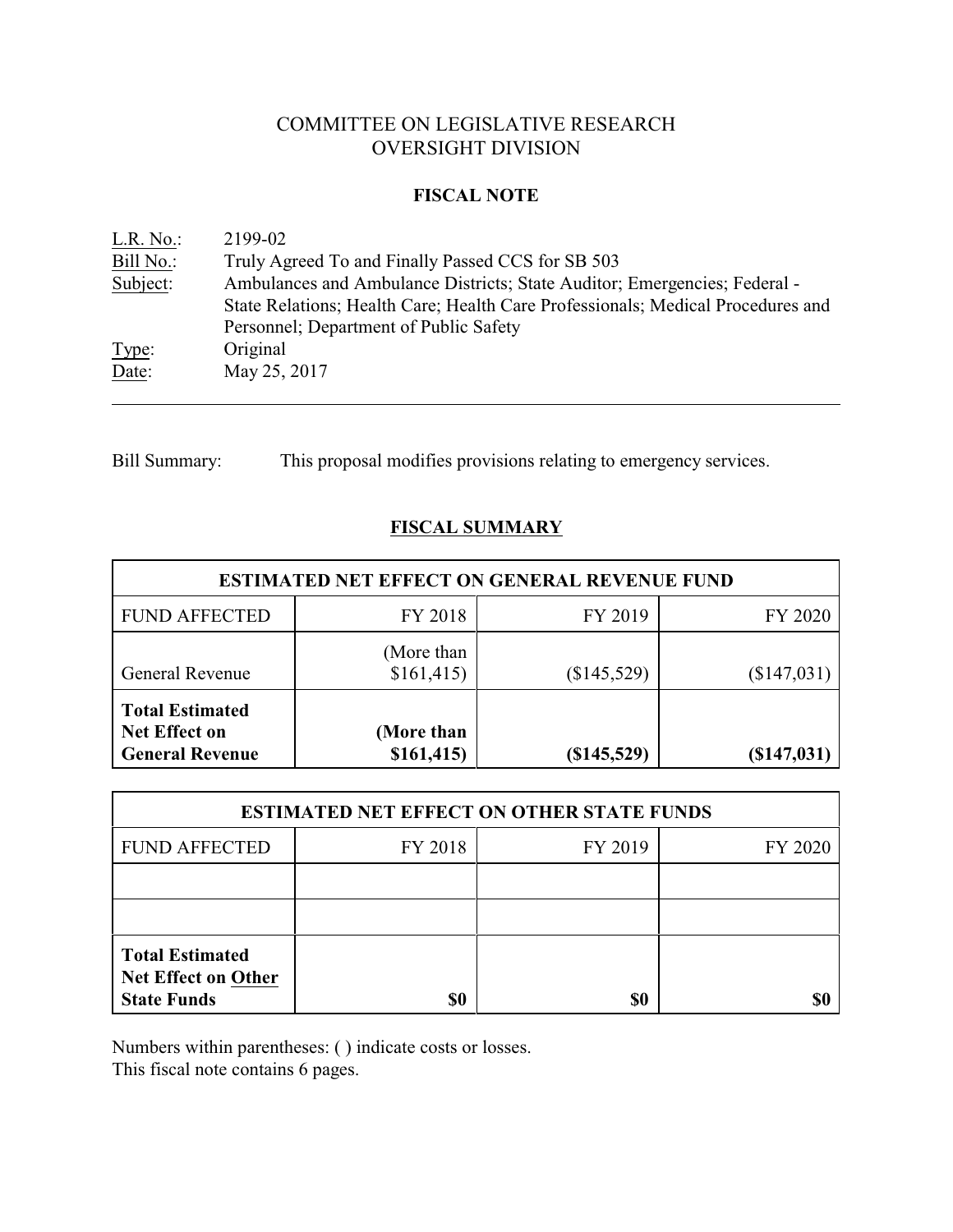L.R. No. 2199-02 Bill No. Truly Agreed To and Finally Passed CCS for SB 503 Page 2 of 6 May 25, 2017

| <b>ESTIMATED NET EFFECT ON FEDERAL FUNDS</b>                        |                               |     |    |  |  |  |  |
|---------------------------------------------------------------------|-------------------------------|-----|----|--|--|--|--|
| <b>FUND AFFECTED</b>                                                | FY 2018<br>FY 2019<br>FY 2020 |     |    |  |  |  |  |
|                                                                     |                               |     |    |  |  |  |  |
|                                                                     |                               |     |    |  |  |  |  |
| <b>Total Estimated</b><br>Net Effect on All<br><b>Federal Funds</b> |                               |     |    |  |  |  |  |
|                                                                     | \$0                           | \$0 | S( |  |  |  |  |

| <b>ESTIMATED NET EFFECT ON FULL TIME EQUIVALENT (FTE)</b>    |              |              |         |  |  |
|--------------------------------------------------------------|--------------|--------------|---------|--|--|
| <b>FUND AFFECTED</b>                                         | FY 2018      | FY 2019      | FY 2020 |  |  |
| <b>General Revenue</b>                                       | 2 FTE        | 2 FTE        | 2 FTE   |  |  |
|                                                              |              |              |         |  |  |
| <b>Total Estimated</b><br><b>Net Effect on</b><br><b>FTE</b> | <b>2 FTE</b> | <b>2 FTE</b> | 2 FTE   |  |  |

 $\boxtimes$  Estimated Net Effect (expenditures or reduced revenues) expected to exceed \$100,000 in any of the three fiscal years after implementation of the act.

| <b>ESTIMATED NET EFFECT ON LOCAL FUNDS</b>            |  |  |  |  |  |
|-------------------------------------------------------|--|--|--|--|--|
| FY 2018<br><b>FUND AFFECTED</b><br>FY 2019<br>FY 2020 |  |  |  |  |  |
| \$0<br>\$0<br>\$0<br><b>Local Government</b>          |  |  |  |  |  |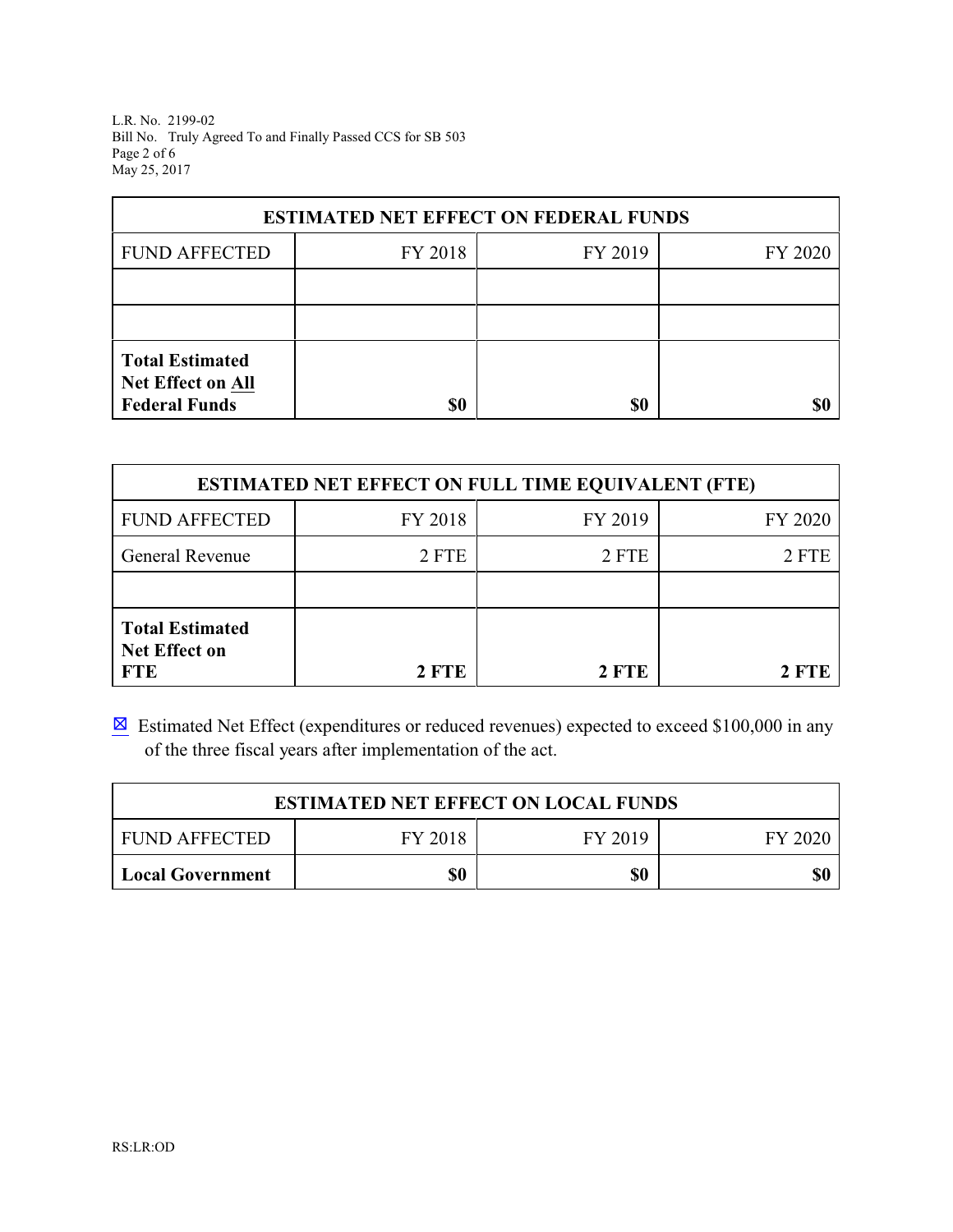L.R. No. 2199-02 Bill No. Truly Agreed To and Finally Passed CCS for SB 503 Page 3 of 6 May 25, 2017

# **FISCAL ANALYSIS**

## ASSUMPTION

Officials from the **Department of Health and Senior Services**, the **Department of Public Safety - Missouri Highway Patrol**, and the **Office of the State Auditor** each assume the proposal would not fiscally impact their respective agencies.

Officials from the **Department of Public Safety (DPS) - Office of Director (DO)** state the following sections have impact on their agency:

- Section 190.450 DPS is required to complete a study by December 31, 2017, of the number of public safety answering points. DPS assumes this will cost an unknown amount, and could be quite costly.
- Section 650.325 establishes the Missouri 911 Service Board which is charged with assisting and advising the state in ensuring the availability, implementation and enhancement of a statewide emergency telephone number common to all jurisdictions through research, planning, training and education, but shall have no authority over communications service providers.
- Section 650.330 lists the board members and who they represent. It also lists the duties of the board (see below).
- Section 650.340 establishes the "911 Training and Standards Act" and the initial requirements for telecommunicators who answer 911 calls.

Section 650.330 - DPS shall provide staff assistance to the board. - it is our assumption this assistance shall require (2 FTE) Program Specialists to provide the assistance needed for the Missouri 911 Service Board. One Program Specialist will provide administrative assistance to the Missouri 911 Board. One Program Specialist will provide purchasing/financial assistance for the federal grant awards:

| FTE Program Specialist (2 FTE each at \$41,184 annually)          | \$82,368  |
|-------------------------------------------------------------------|-----------|
| <b>Fringe Benefits</b>                                            | \$45,145  |
| <b>Expense and Equipment</b>                                      | \$6,292   |
| IT PC Licenses, etc./Year                                         | 500       |
| IT Cost to Build/Maintain SharePoint tracking system for training | \$27,110  |
| Total Expenses:                                                   | \$161,415 |

**Oversight** has adjusted DPS' response to the numbers above to account for an emergency clause.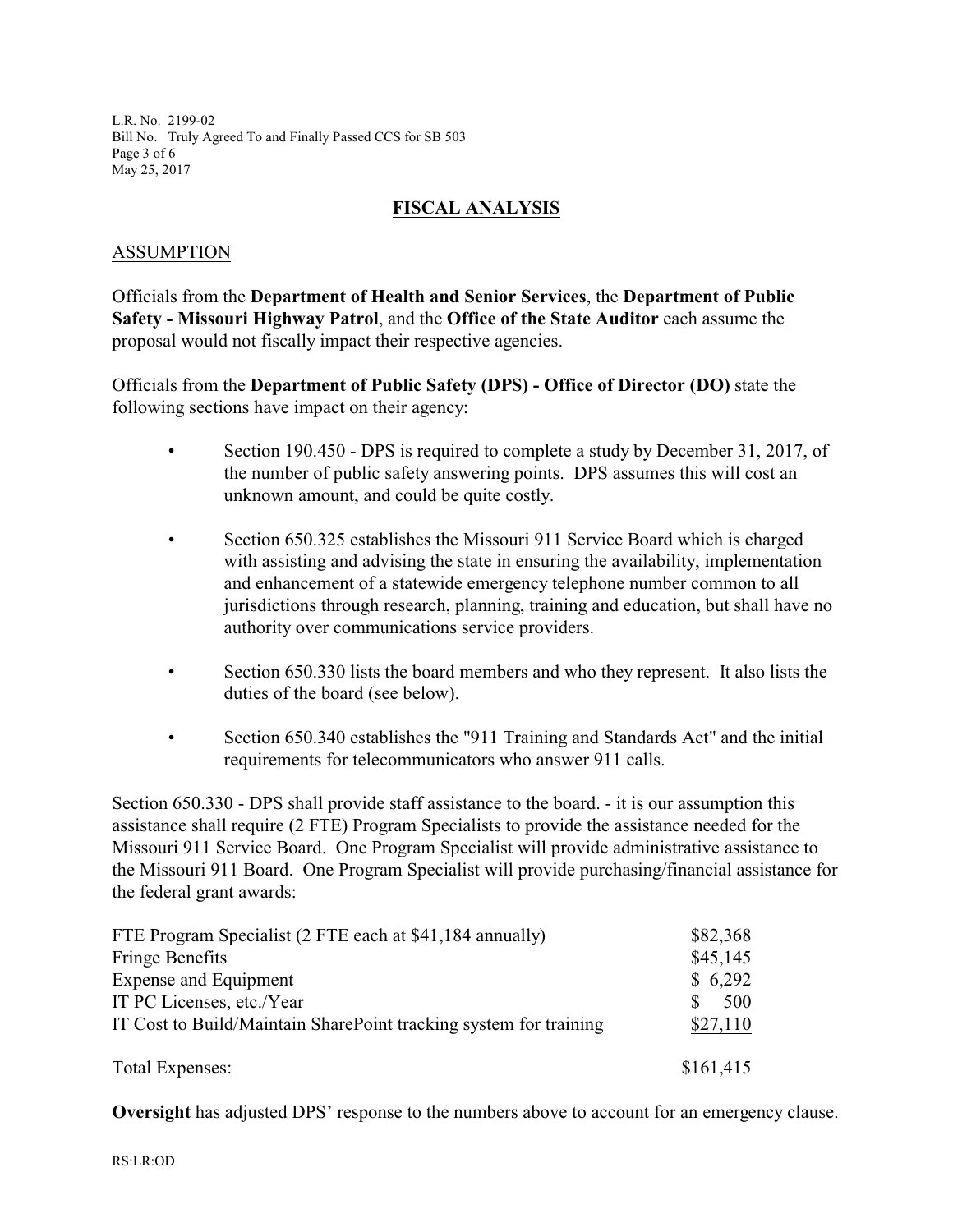L.R. No. 2199-02 Bill No. Truly Agreed To and Finally Passed CCS for SB 503 Page 4 of 6 May 25, 2017

#### ASSUMPTION (continued)

**DPS** also noted that it was thought that the DPS-DO tracking/spreadsheet needs could be absorbed using existing SharePoint access, but it has been determined that we will need to build our own data file using SharePoint to track training. An estimate of ITSD costs for DPS is included.

The Board will also have the authority to hire consultants to administer the provisions of sections 650.320 to 650.340. We are not able to provide costs relative to this possibility, but it would require more cost than we have noted above as their costs would include systems and system processing costs, etc., that DPS can incorporate. A consultant would have their own additional costs to provide the services needed by the Board.

**Oversight** assumes the DPS estimate of expense and equipment cost for the new FTE could be overstated. If DPS is able to use existing desks, file cabinets, chairs, etc., the estimate for equipment could be reduced by roughly \$5,000 per new employee.

**Oversight** will include the DPS cost estimate in this fiscal note.

| FISCAL IMPACT - State Government                                                                           | FY 2018           | FY 2019            | FY 2020            |
|------------------------------------------------------------------------------------------------------------|-------------------|--------------------|--------------------|
| <b>GENERAL REVENUE FUND</b>                                                                                |                   |                    |                    |
| Costs - DPS $$190.450$ to complete a<br>study regarding 911 technology and<br>service by December 31, 2017 | (Unknown)         | \$0                | \$0                |
| Costs - DPS - additional administrative                                                                    |                   |                    |                    |
| work for Missouri 911 Service Board                                                                        |                   |                    |                    |
| Personal Services (2 FTE)                                                                                  | $(\$82,368)$      | $(\$83,192)$       | $(\$84,024)$       |
| <b>Benefits</b>                                                                                            | $(\$45,145)$      | $(\$45,391)$       | $(\$45,638)$       |
| <b>Equipment and Expense</b>                                                                               | $(\$6,792)$       | \$1,866            | (\$1,912)          |
| Programming Expense                                                                                        | $(\$27,110)$      | (\$15,080)         | (\$15,457)         |
| <b>Total Costs</b>                                                                                         | $(\$157,979)$     | (\$145,529)        | (\$147,031)        |
| FTE change - DPS                                                                                           | 2 FTE             | 2 FTE              | 2 FTE              |
| <b>ESTIMATED NET EFFECT ON</b>                                                                             | (More than        |                    |                    |
| <b>GENERAL REVENUE FUND</b>                                                                                | <u>\$161,415)</u> | <u>(\$145,529)</u> | <u>(\$147,031)</u> |
| Estimated Net FTE change to the General<br>Revenue Fund                                                    | 2 FTE             | 2 FTE              | 2 FTE              |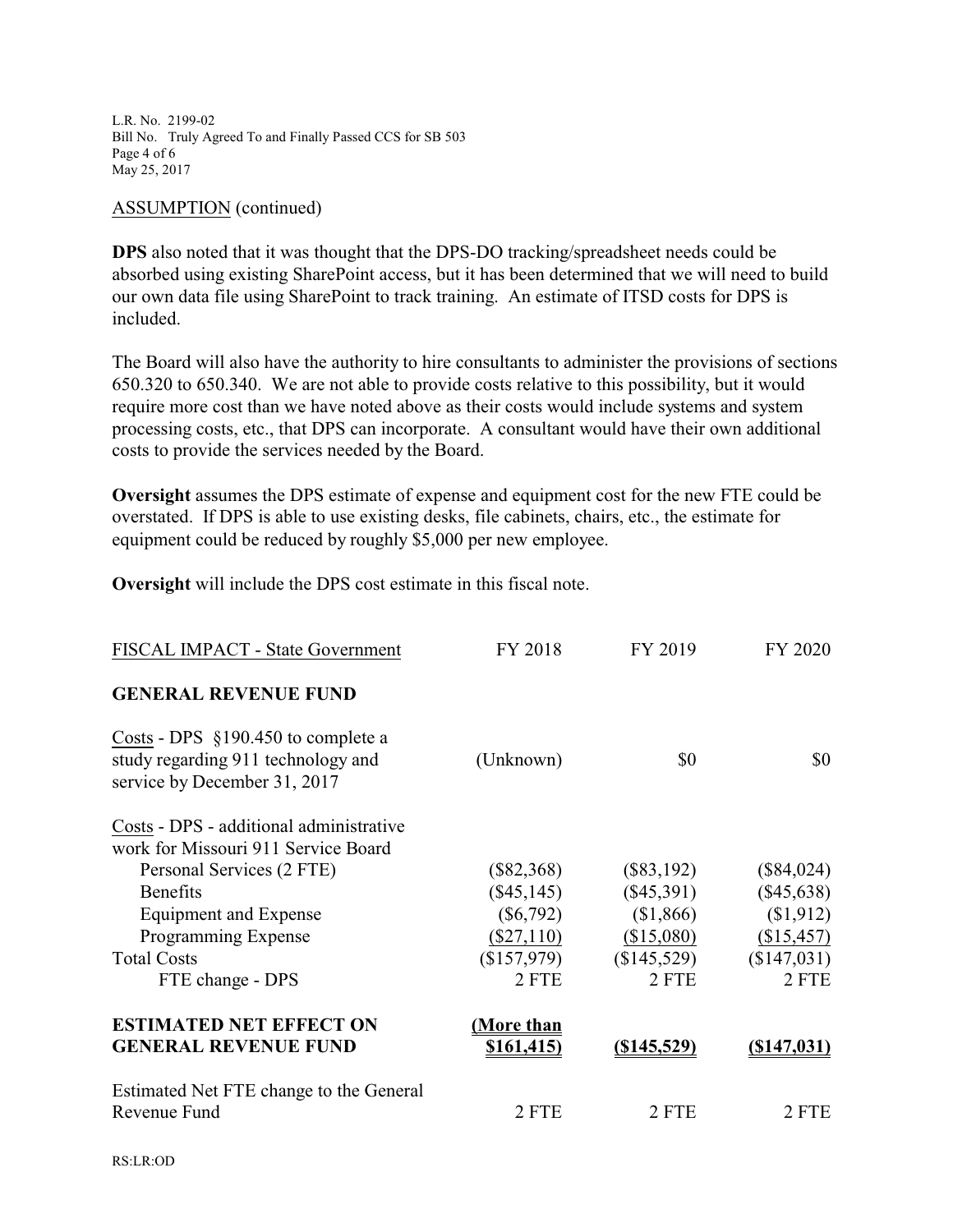L.R. No. 2199-02 Bill No. Truly Agreed To and Finally Passed CCS for SB 503 Page 5 of 6 May 25, 2017

|                                         | <u>\$0</u> | <u>\$0</u> | <u>\$0</u> |
|-----------------------------------------|------------|------------|------------|
| <b>FISCAL IMPACT - Local Government</b> | FY 2018    | FY 2019    | FY 2020    |

### FISCAL IMPACT - Small Business

This proposal could have a fiscal impact to small businesses involved in emergency communications services or which use devices.

### FISCAL DESCRIPTION

This act modifies provisions relating to emergency services.

ANSWERING POINTS STUDY - 190.450 - The act requires that the Department of Public Safety shall conduct a study by December 31, 2017, relating to 911 answering points and issue a state public safety answering point consolidation plan based upon the study.

MISSOURI 911 SERVICE BOARD - Sec. 650.320, 650.325, & 630.330 - The act changes the name of the Advisory Committee for 911 Service Oversight to the Missouri 911 Service Board.

The number of Board members is reduced from 16 to 15, and the composition of the Board is changed. The Board shall have no authority over certain emergency communications services providers. No corporation or its affiliate shall have more than one member on the Board, subject to the exception that all members appointed as of August 28, 2017, shall continue to serve the remainder of their terms. Additional new powers and responsibilities of the Board are specified including compliance with federal standards, coordinating services, planning and implementing improvements to technological systems, and collaborating with other bodies of state government.

The Board is required to designate a coordinator who shall be responsible for overseeing state 911 operations.

A deadline relating to rulemaking authority is modified and extended to August 28, 2017.

The section modifying the Missouri 911 Service Board (650.330) contains an emergency clause.

This legislation is not federally mandated, would not duplicate any other program and would not require additional capital improvements or rental space.